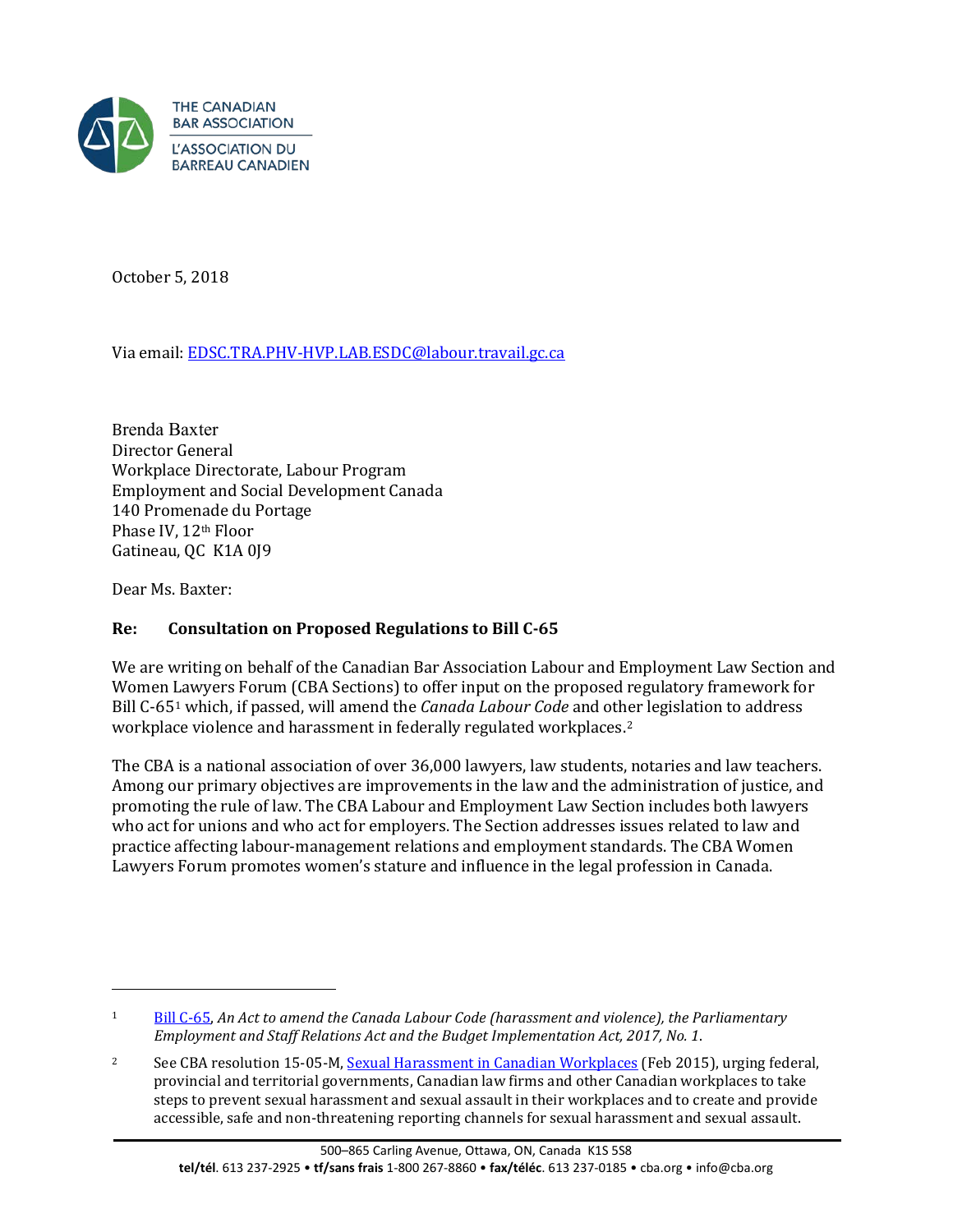The CBA Sections generally support the proposed regulatory approach in the Consultation Paper[3](#page-1-0) and offer several suggestions for improvement.

## **Definitions of Workplace Harassment, Sexual Harassment and Violence**

Labour and employment lawyers work with standard definitions of workplace harassment, sexual harassment and violence. In our view, Bill C-65 regulations should expand the definition of "harassment and violence" to incorporate the substantive content of such standard definitions, in order to enhance certainty and reduce the risk of confusion.

The Ontario *Occupational Health and Safety Act[4](#page-1-1)* offers an example which we recommend be considered for inclusion in the Bill C-65 regulations:

"workplace harassment" means,

- (a) engaging in a course of vexatious comment or conduct against a worker in a workplace that is known or ought reasonably to be known to be unwelcome, or
- (b) workplace sexual harassment

"workplace sexual harassment" means,

- (a) engaging in a course of vexatious comment or conduct against a worker in a workplace because of sex, sexual orientation, gender identity or gender expression, where the course of comment or conduct is known or ought reasonably to be known to be unwelcome, or
- (b) making a sexual solicitation or advance where the person making the solicitation or advance is in a position to confer, grant or deny a benefit or advancement to the worker and the person knows or ought reasonably to know that the solicitation or advance is unwelcome.

"workplace violence" means,

- (a) the exercise of physical force by a person against a worker, in a workplace, that causes or could cause physical injury to the worker,
- (b) an attempt to exercise physical force against a worker, in a workplace, that could cause physical injury to the worker,
- (c) a statement or behaviour that it is reasonable for a worker to interpret as a threat to exercise physical force against the worker, in a workplace, that could cause physical injury to the worker.

#### **Employee-driven Process**

 $\overline{a}$ 

The Consultation Paper does not contemplate a complaint being made by a witness to workplace harassment and violence, or that an employer may have an obligation to investigate in the absence of a formal complaint.

<span id="page-1-0"></span><sup>3</sup> Employment and Social Development Canada Consultation Paper, *Proposed regulatory [framework:](https://www.canada.ca/content/dam/esdc-edsc/documents/programs/workplace-health-safety/Proposed_Regulatory_Framework-en.pdf) [Harassmen](https://www.canada.ca/content/dam/esdc-edsc/documents/programs/workplace-health-safety/Proposed_Regulatory_Framework-en.pdf)t and violence.*

<span id="page-1-1"></span><sup>4</sup> *[Occupational](https://www.canlii.org/en/on/laws/stat/rso-1990-c-o1/latest/rso-1990-c-o1.html) Health and Safety Act*, R.S.O. 1990, Chapter O.1, section 1(1).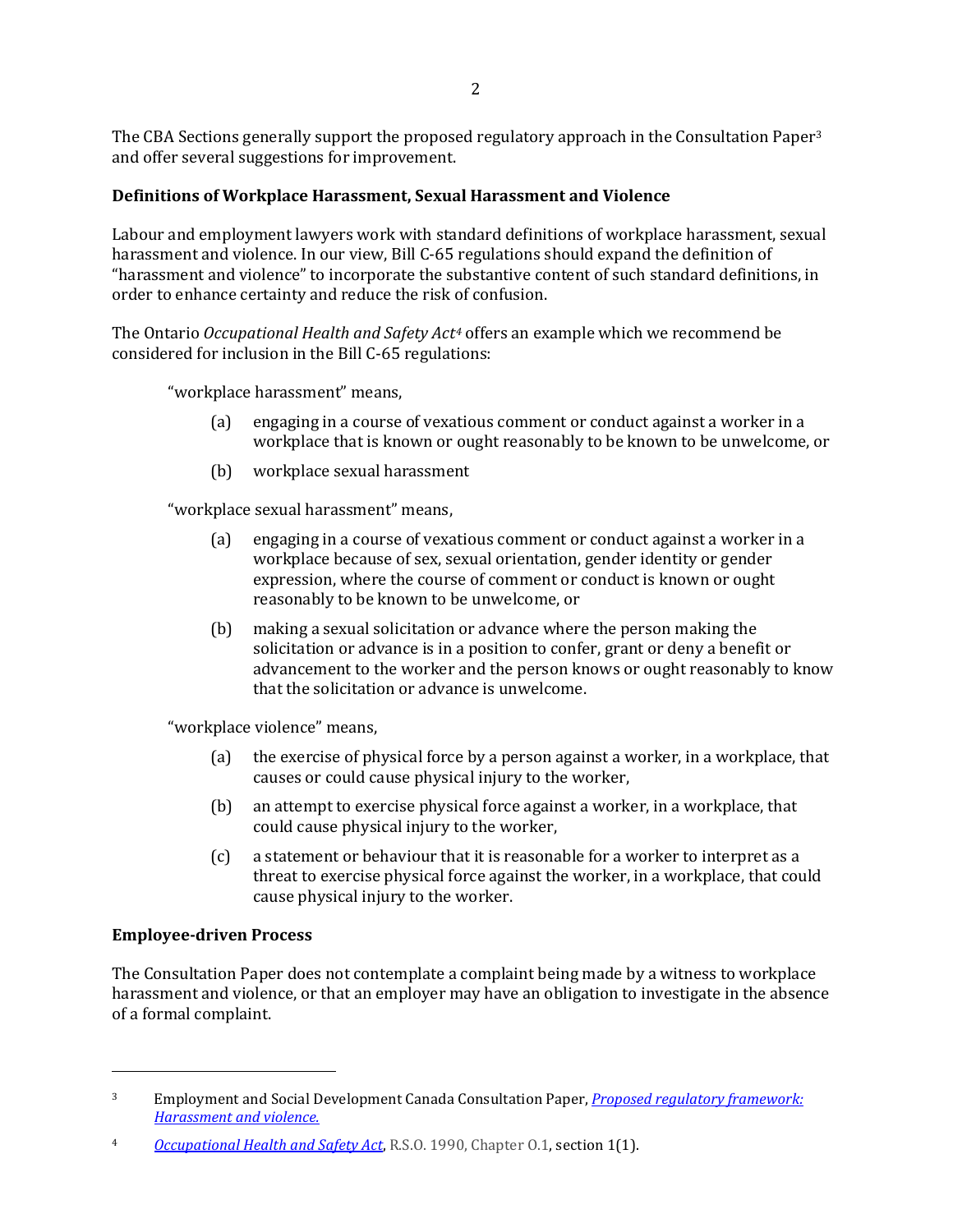Victims of workplace harassment and violence face many barriers to making a complaint. Requiring victims to come forward places the burden of workplace change on the victim, rather than on the workplace as a whole. We suggest that the Bill C-65 regulations explicitly contemplate that witnesses may make a complaint.

Even in the absence of a formal complaint, the employer may become aware of possible workplace harassment or violence and have an obligation to investigate and address the situation due to potential harm and liability. We recommend that a formal complaint not be necessary to trigger the employer's responsibility to investigate and remedy a situation of workplace harassment or violence.

## **Competent Person**

The propos[e](#page-2-0)d Bill C-65 regulations build on existing federal occupational health and safety regulations<sup>5</sup> which provide that employers may appoint a "competent person" to address an unresolved workplace violence complaint. The Consultation Paper proposes that employers be required to make a "genuine attempt" to resolve a complaint of harassment or violence before appointing a competent person.

The proposed requirement for a genuine attempt introduces an unnecessary complexity to the regulatory framework. It is uncertain who must make the genuine attempt and how it will be decided whether that threshold has been met. We recommend that the existing regulations be maintained which require a competent person to be appointed if the issue is unresolved in a specified timeframe.

The Consultation Paper proposes permitting a complainant to demand that a mediator or facilitator be appointed before proceeding to appoint a competent person to investigate. The proposed sixmonth time limit for employers to resolve a complaint may not be feasible if both mediation or facilitation and investigation by a competent person are undertaken. We recommend that the parties be permitted to agree to extend that timeline and, if agreement is not possible, to allow either party to request an extension from the Labour Program.

Last, the Consultation Paper does not contemplate any steps if a respondent or complainant disagree with a workplace committee's chosen approach on receipt of the competent person's report. We recommend that procedures at this stage of the process be delineated in the Bill C-65 regulations.

### **Disciplinary Measures**

The Consultation Paper suggests that the options for responding to a finding of workplace harassment or violence are limited to discipline, which may not be the most effective way to advance cultural change in the workplace. We suggest that the Bill C-65 regulations include training and education as alternative responses.

### **Timelines**

 $\overline{a}$ 

We support the introduction of predictable timelines for resolution, and emphasize the importance of clearly setting out the steps, deadlines for each step, and recourse where a deadline is missed.

<span id="page-2-0"></span><sup>5</sup> *Canada [Occupational](https://www.canlii.org/en/ca/laws/regu/sor-86-304/latest/sor-86-304.html?autocompleteStr=Canada%20Occupational%20Health%20and%20Safety%20Regulations%20&autocompletePos=1) Health and Safety Regulations*, SOR/86-304, Part XX.